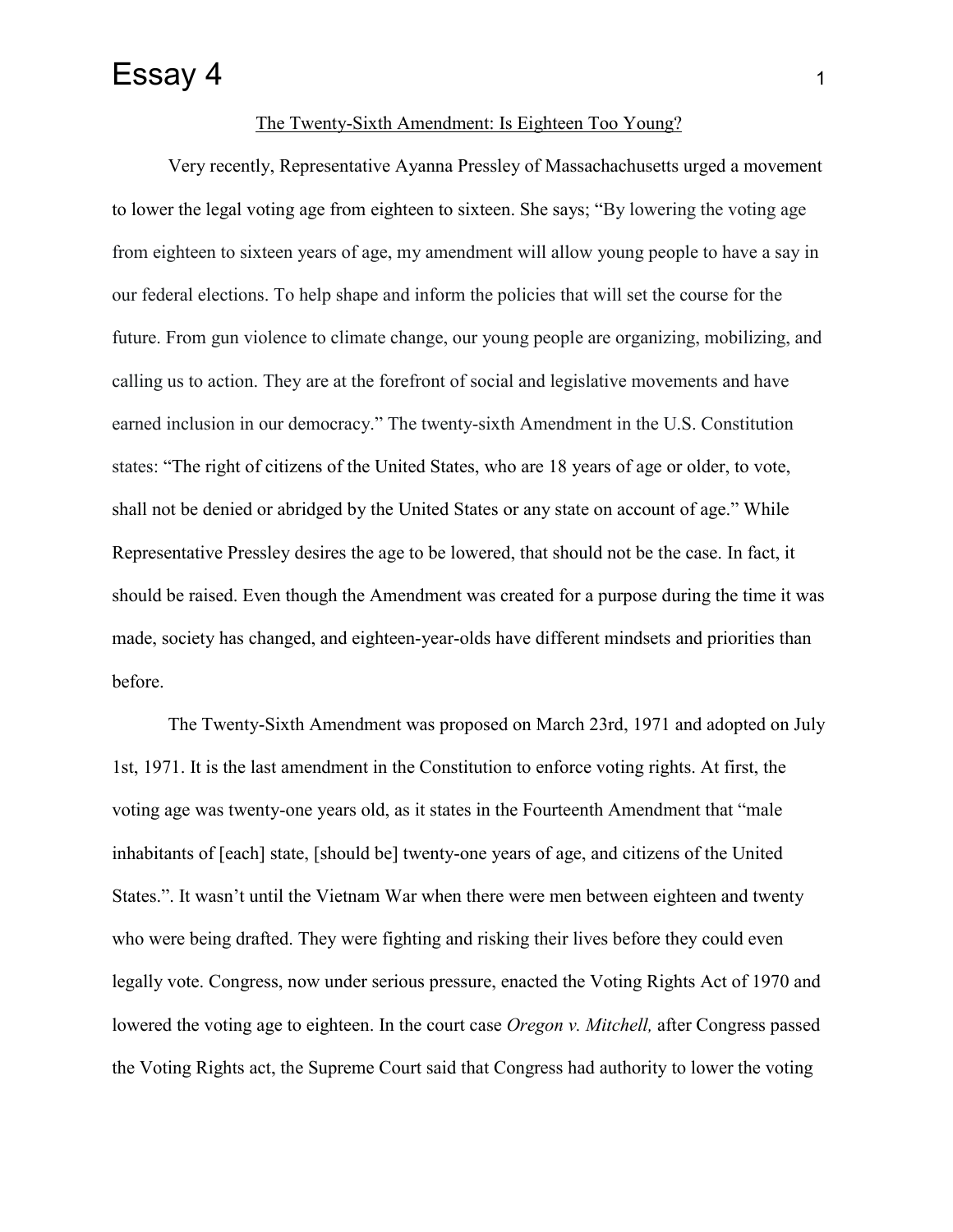age for federal elections, but not local or state elections, along with not allowing the states to reject any voter who were voting for presidency based on their residency requirements. Oregon, Arizona, Idaho, and Texas disliked this, suing and arguing that this infringed on the states rights and that it was unconstitutional. The Court came to a conclusion that lowering the state and local voting age was indeed unconstitutional with proof from Article I section four of the Constitution, which says, "The Times, Places and Manner of holding Elections for Senators and Representatives, shall be prescribed in each State by the Legislature thereof; but the Congress may at any time by Law make or alter such Regulations, except as to the Place of Chusing Senators." To resolve the issue, Congress proposed the Twenty-Sixth Amendment, was certified by President Richard Nixon, and the amendment was ratified in less than four months, which is the shortest ratification period for any of the Amendments.

A Senate Report that accompanied the Twenty-Sixth Amendment explained the three main reasons why they lowered the age. The first reason stated that "younger citizens are fully mature enough to vote". The second stated was "[they] bear all or most of an adult's responsibilities." The third reason was to give the young voters a chance "to influence our society in a peaceful and constructive manner." It was known, or thought, that citizens between eighteen and twenty-one had already completed high-school and were working or had achieved a high-level education. While that may be the case, that doesn't mean that eighteen-year-old's are mature enough to vote. ProCon.org lists three cons to lowering the voting age, the first one saying, "research in neuroscience suggests that the brain, specifically the prefrontal cortex, is still undergoing major reconstruction and development during the teenage years," and added that the prefrontal cortex is what "enables us to weigh dilemmas, balance trade-offs and, in short, make reasonable decisions in politics." In the same section, they add that most eighteen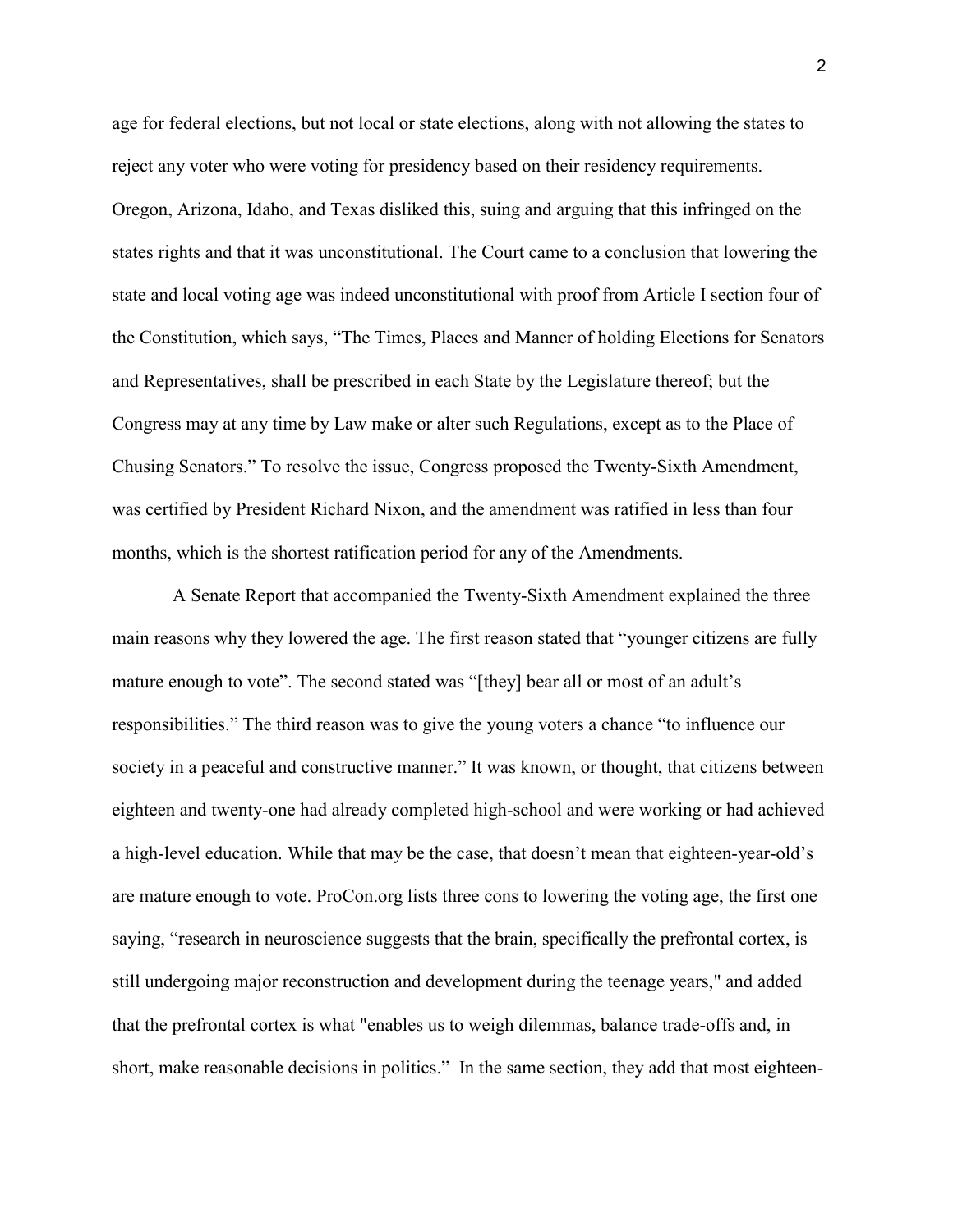year-olds are still living with their parents and would most likely be influenced by their parents choices. To piggyback on this topic of eighteen-year-olds and maturity, Laurence Steinberg, PhD, and a professor of development psychology at Temple University made a comment about youth voting, saying: "[youth] likely possess the necessary intellectual skills to make informed choices about terminating a pregnancy but may lack the social and emotional maturity to control impulses, resist peer pressure and fully appreciate the riskiness of dangerous decisions." Steinberg and a few of this fellow co-workers did a study to show that cognitive and emotional understandings matured and progressed differently. They gathered nine hundred and thirty-five ten to thirty year-olds to "examine age differences in a variety of cognitive and psychosocial capacities." They all took a variety of tests that included "psychosocial maturity and cognitive ability" as well as other tests included "impulse control, sensation-seeking, resistance to peer influence, future orientation and risk perception . . . The cognitive battery included measures of basic intellectual abilities." Although there were no significant differences between the ten and seventeen-year-old age groups, there were differences in maturity between the sixteen/seventeen year-olds and those of twenty-two years of age, along with eighteen to twenty-one year-olds and those of twenty-six years and older. Steinberg makes a remark on this study, saying "In contrast, differences in cognitive capacity measures increased from ages eleven to sixteen and then showed no improvements after age sixteen exactly the opposite of the pattern found on the psychosocial measures. Certain cognitive abilities, such as the ability to reason logically, reach adult levels long before psychosocial maturity is attained." This study proves that age and maturity does matter and it will affect our decision making, whatever the case.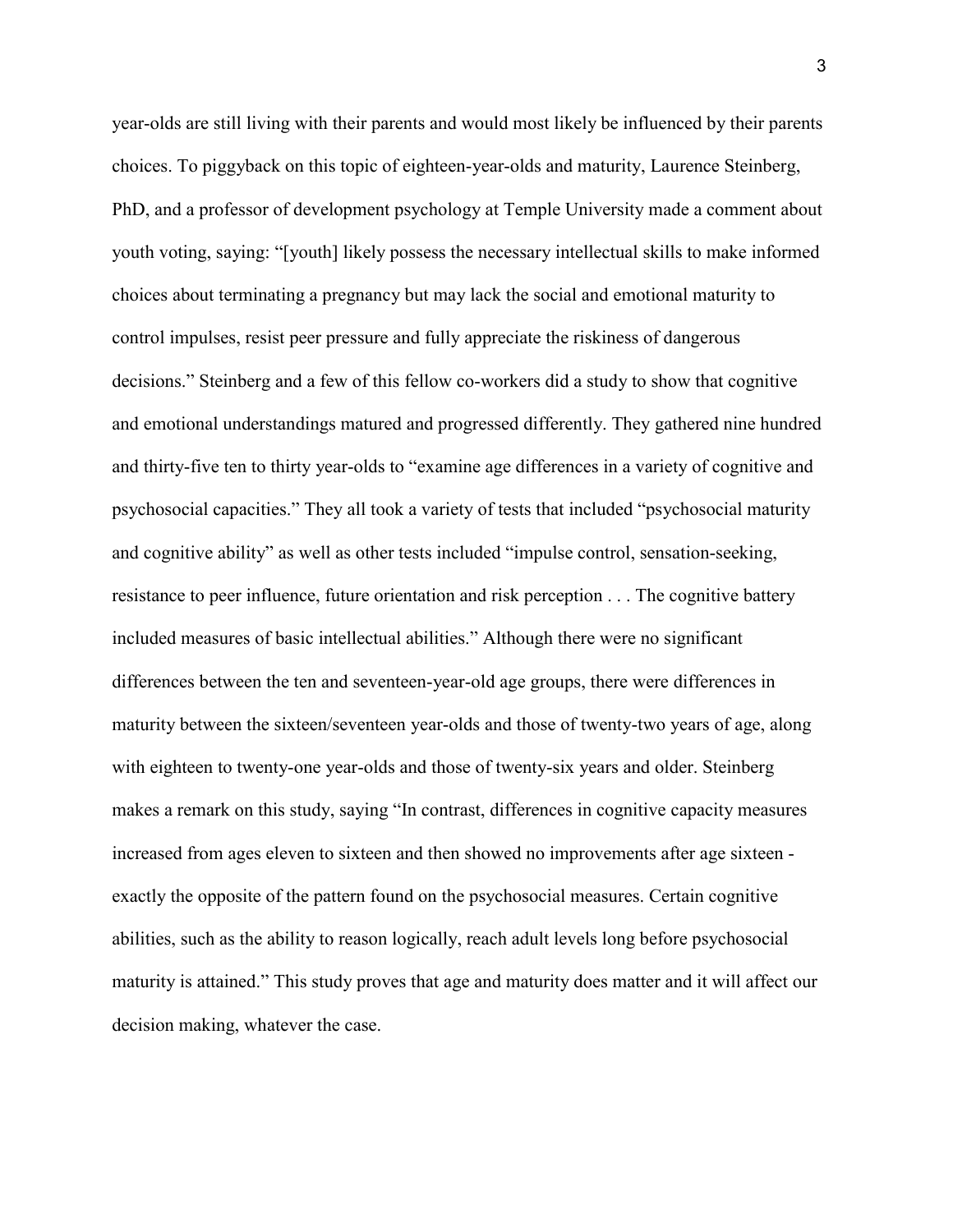The second con *ProCon* lists in that people between eighteen and twenty-nine have low voter turnouts, which suggests the idea that people might not be ready to vote until later in life. The article states that only "12.5% of 18-year-olds participated in the 2014 midterm election, compared to 42% of the general population … Over the last 30 years, voter turnout for 18- to 29-year-olds has never exceeded 21% in a midterm election." This section additionally adds a quote from David Davenport, a researcher at Hoover Institution, who said, "My concern is if 16-year-olds were allowed to vote on any kind of broad scale, what we'd actually be doing is bringing the least politically informed, the least politically experienced, [and] the least mature in terms of making long-term judgments and trade-offs, directly into and potentially affecting our voter turnout and results." Even though school's have now been pressured to add studies about the Constitution and the Founders, it still doesn't make up for the generation who didn't get the special treatment. If the voting age was ever to be lowered, it shouldn't happen for another ten years. James E. Miller, the editor-in-chief of Mises Canada and copywriter for Washington, D.C., wrote an article in 2015 about why eighteen-year-olds shouldn't vote from his point of view. Granting that I don't agree with everything he says, he does hit the nail on the head in one paragraph that I agree with one-hundred-percent. He says, "Suffrage shouldn't be awarded based on age *–* it should be based on whether or not you have a stake in society, meaning that you own property, are in the military, have children or, at the very least, pay taxes. That equates to anyone who has a job, pays rent, or has a mortgage. With a buy-in, you should have a voice in how government works. Without one, there is an incentive to milk the treasury for all its worth." To sum up what Miller said, if you are not contributing to society, such as paying taxes, owning property, or paying for housing, you should not have a right to vote. Couch-potatoes who live off of McDonald's and their free WiFi are people we cannot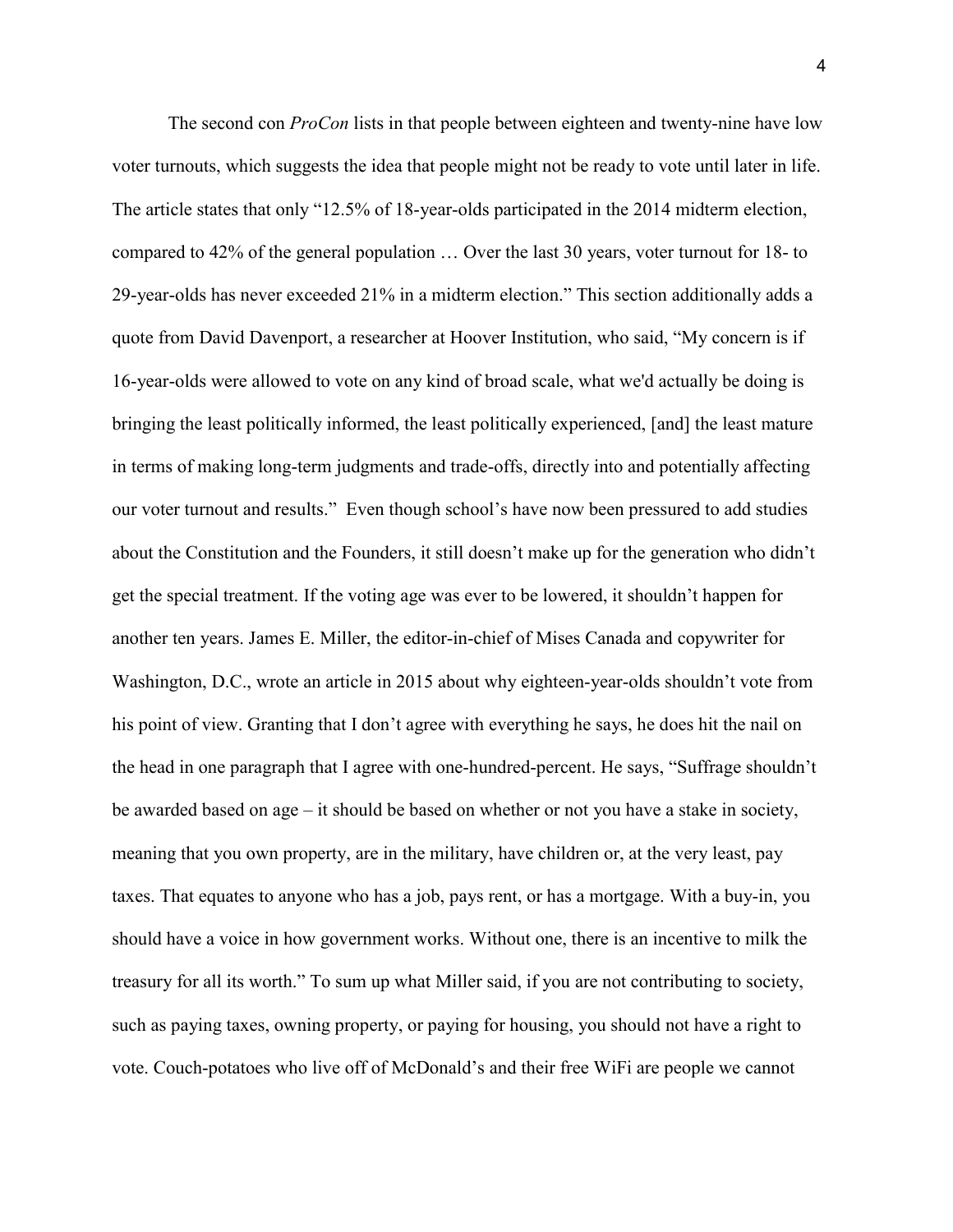depend on to choose our President. Miller adds with his background when he was eighteen, saying how he could care less about his future and was boggled that despite his wrong choices, he still had a hand in who becomes President:

"I was far from a responsible adult. Legally speaking, I was no longer a child, but I sure acted like one. I was attending Harrisburg Area Community College and working at Hersheypark on the weekends. I wasn't thinking a whole lot about my future. Instead, I hung out with girls, drank underage, and dabbled with marijuana. I was your typical American teenager, who could also pull the lever and help decide the next president of the country. I don't know about you, but looking back, it was a dumb idea to let someone like me have a hand in choosing the commander-in-chief. I had responsibility, but no conception of what it means to invest in the long-term health of the nation. Amongst my peers, I was not an outlier."

The third and final con was that most Americans, no matter what age or political view, all agreed that people under eighteen should not be given the right to vote. A poll in 2018 from *The Atlantic* and the Public Religion Research Institute that found "81% of Americans oppose lowering the voting age to 16, with a scant 16% in favor. Only 19% of young people support the idea, and just 9% of seniors. Among Democrats, 25% would like to see the voting age lowered; support among Republicans is a mere 6%. A different survey found 8% support for lowering the voting age to 16; 45% want to keep it at 18; and 46% would like to raise it back to age 21." Some people in political office are pushing for sixteen-year-olds to be able to vote, but most citizen's disagree with this recommendation. Timothy Furnish, Ph.D, and an assistant history professor at Georgia Perimeter College in Atlanta wrote an item on whether eighteenyear-olds' rights to vote should be taken away. He gives his point of view and his experience with eighteen-year-olds as a college professor, which is similar to what James Miller spoke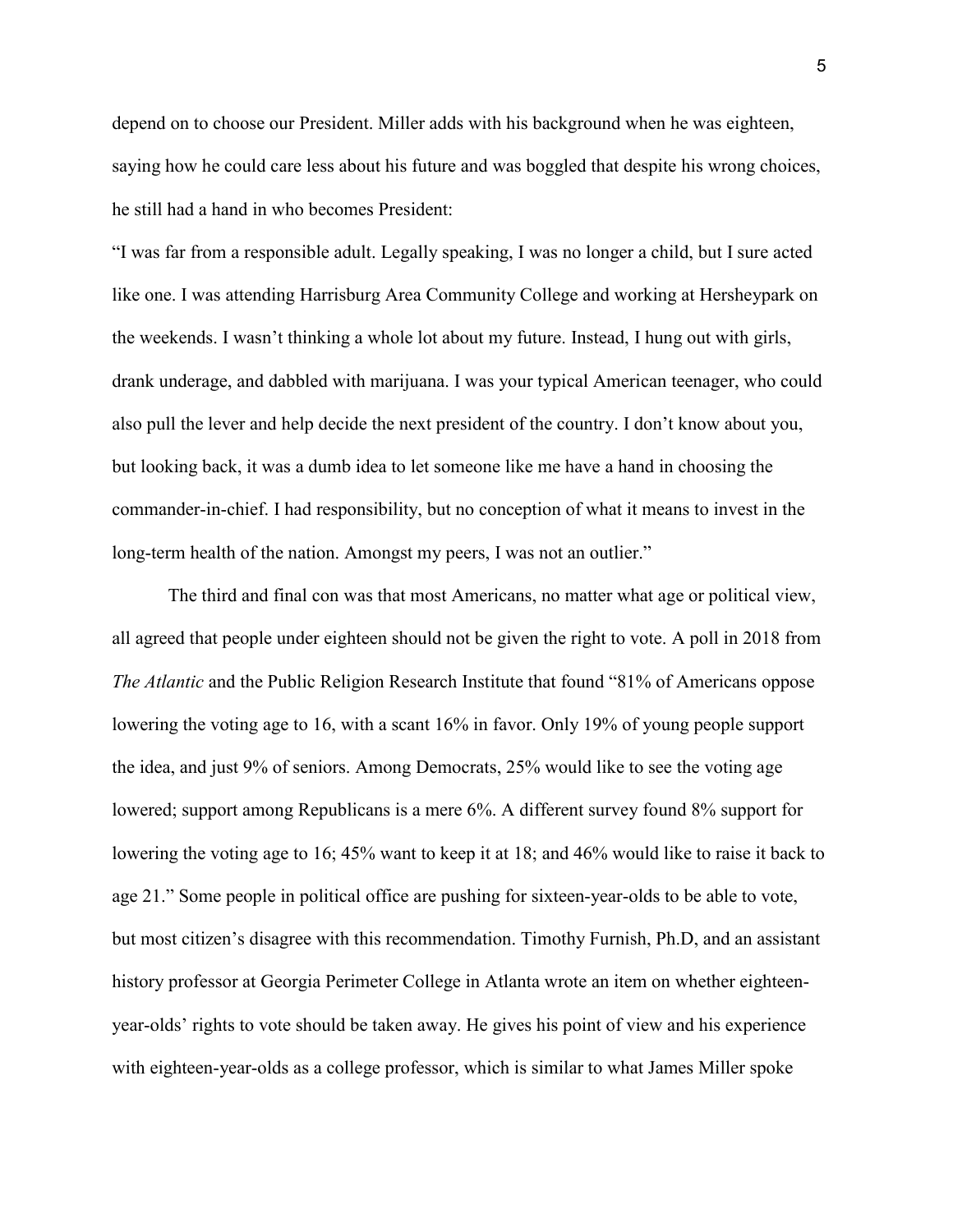about earlier in the text. He said, "As a college history professor, I can cite examples of eighteen and nineteen -year olds' ignorance that make the Jaywalkers look like the Founding Fathers … No one in an entire modern world history class this term knew when the American Revolution began . . . and I have had many students who thought that Nazi Germany used nuclear weapons in World War II." Furnish's main point in this one paragraph is that the students, the eighteen and nineteen year olds, don't know their history! They take their voting right for granted because they don't even know how they got it. Furnish continues; "The point is that we allow such uninformed people to vote! Indeed, we encourage it: MTV's 'Rock the Vote,' P. Diddy's 'Vote or Die.' There's even an organization, 'Youthrights.org,' that demands we lower the voting age to 16 . . . we need some litmus test that demonstrates the prospective voter knows *something* and has not just been demagogued into believing that the GOP wishes to starve senior citizens or that the Democrats want Bin Ladin to move into the Oval Office." Furnish's concern about eighteen-year-olds voting for someone unqualified for President like Drake or Beyonce is something to be worried about. For all we know, both of these people don't know anything about our government or the role of the President. The citizens of the United States just want a President who will do what they want them to do or the one who is the most dazzling and appealing to them, ignoring the consequences and risks, and today's eighteen-year-old's don't understand that.

To conclude, eighteen-year-old's should not be given the right to vote. The majority of eighteen-year-old's do not have any idea about our government and how it works they should be educated about it before they can vote. They also lack the maturity, are susceptible for beguildment, and are just beginning to contribute to society. Lowering the voting age will only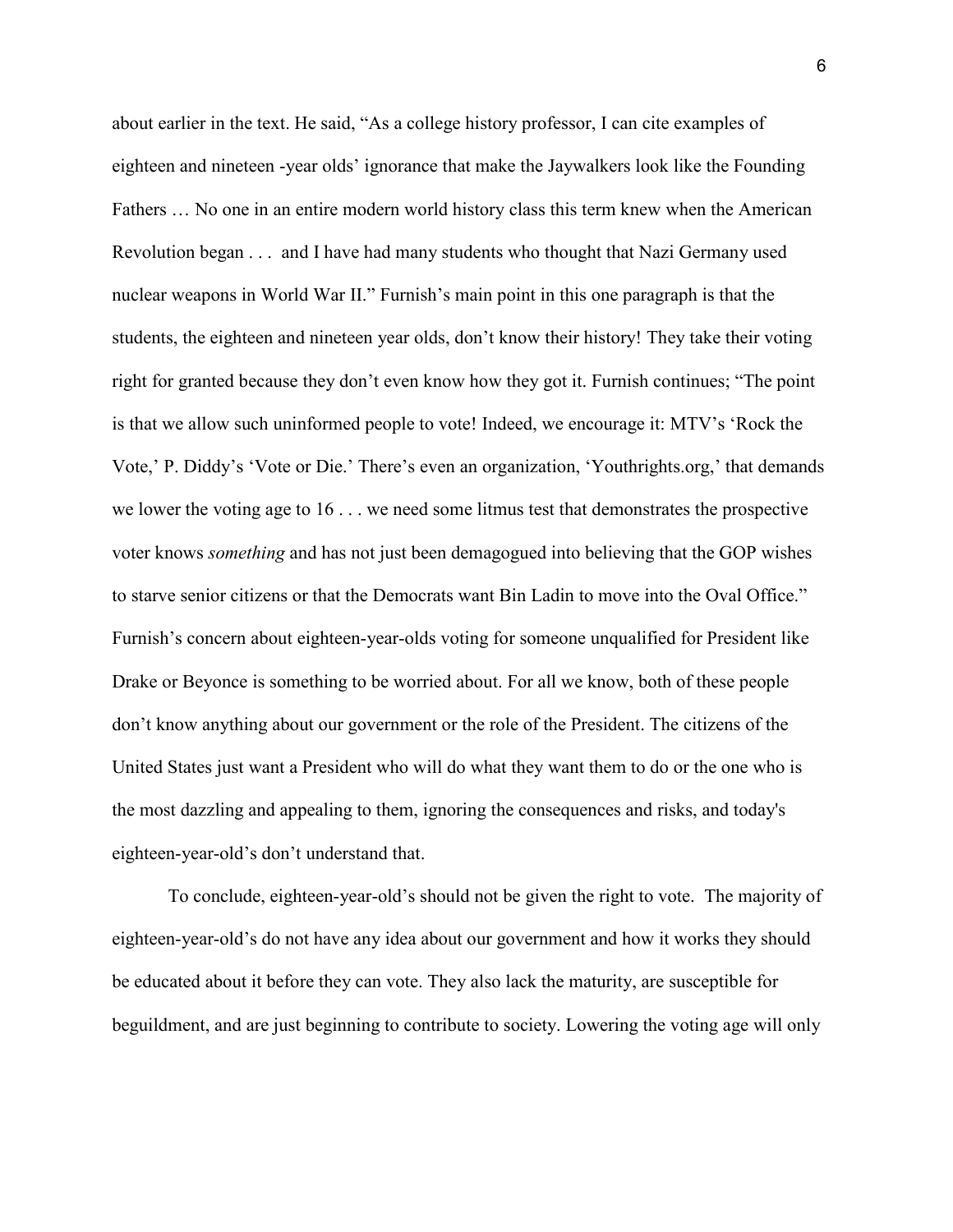result in more inveigled and illogical decisions, therefore raising the voting age back to twentyone should be strongly considered.

## Works Cited

- Benson, Jocelyn. Morely, Michael. "The Twenty-Sixth Amendment." *National Constitution Center.* https://constitutioncenter.org/interactive-constitution/amendments/amendmentxxvi. Accessed March 7th, 2019.
- Furnish, Timothy. "Should We take Away the Voting Rights of 18 Year Olds?" *Columbian College of Arts & Sciences.* https://historynewsnetwork.org/article/8491. Accessed March 16, 2019.
- "Lowering the Voting Age Top 3 Pros and Cons." *ProCon.org.* Published November 2, 2018. https://www.procon.org/headline.php?headlineID=005416. Accessed March 14, 2019.
- Miller, James E. "Admit It: An 18-Year-Old Shouldn't Be Allowed to Vote." *The Mitrailleuse.*  Published. June 24, 2015. http://mitrailleuse.net/2015/06/24/admit-it-an-18-year-oldshouldnt-be-allowed-to-vote. Accessed March 16, 2019.
- "Oregon v. Mitchell." *Oyez.* https://www.oyez.org/cases/1970/43-orig. Accessed March 13, 2019.